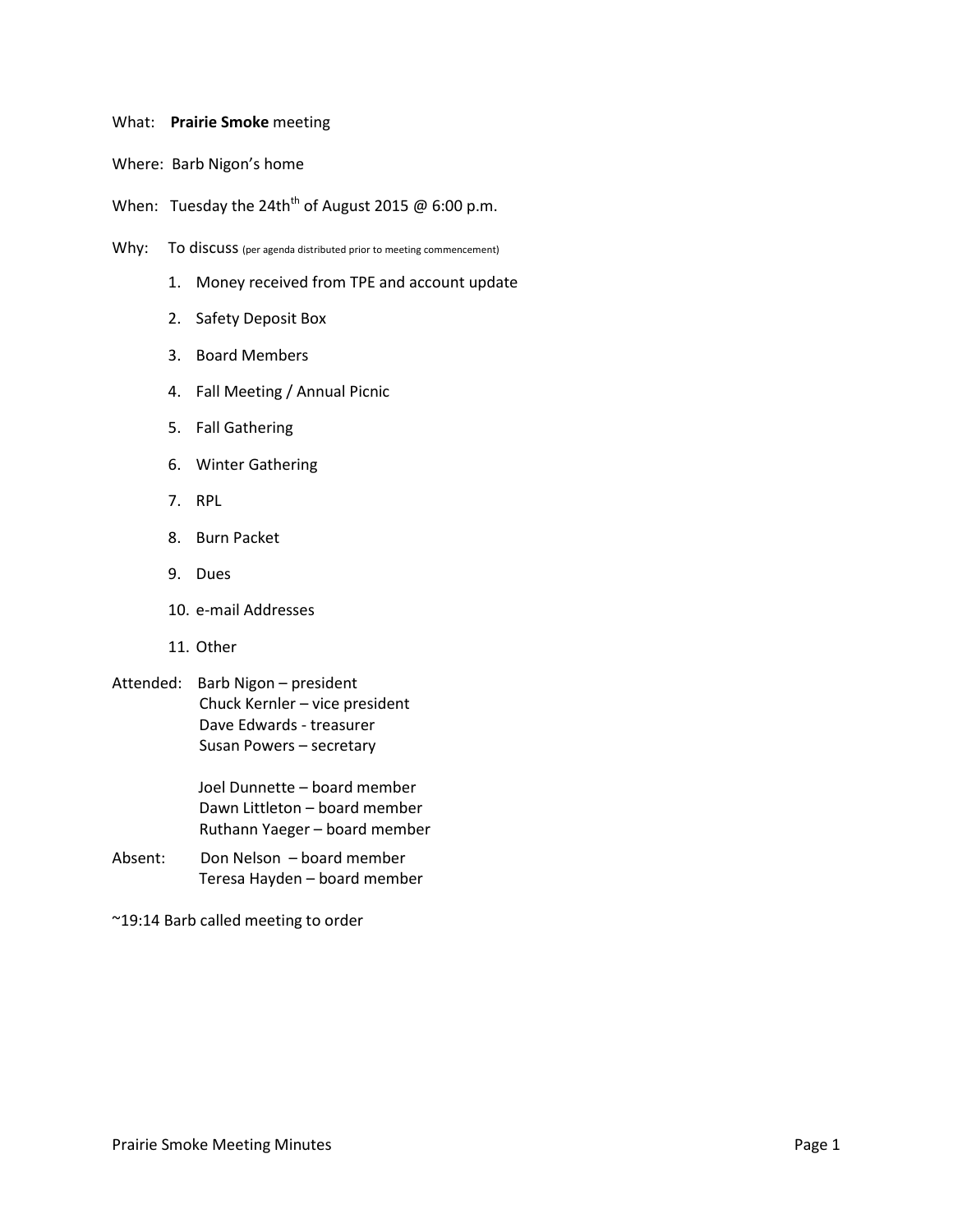## Treasurer's Report

Dave shared there is  $\sim$  \$11,416 in Prairie Smoke accounts with  $\sim$ \$6,140 in checking. Board members moved to accept the treasurer's report.

## Secretary's Report

Further corrections were not offered. Board members moved to accept the treasurer's report.

## Old Business

Money received from TPE and financial accounts update.

A check for \$4,687 was received from The Prairie Enthusiasts as Prairie Smoke's share of the TPE account(s). There were several mentions that Jack from TPE has been great to work with in this separation.

Barb reported that Dave, Ruthann, and herself have the ability to sign Bremer Bank checks. The board was informed that the bank requires a physical address to be on bank records but a P.O. Box is acceptable on checks. Therefore, Dave's address is on the reports. The checks have Prairie Smoke's P.O. box.

• Safety Deposit Box

Barb updated the names on the safety deposit box. A maximum of two keys are allowed. Forms will be forwarded to Bremer at Eastwood. Dave will need to re-sign. Barb will notarize Ruthann to use the new box.

Board Members and elections

Election will be held at the winter meeting in February or March. We need to recruit additional board members.

• Fall Picnic / Annual Meeting

We are looking at the 4<sup>th</sup> Sunday in September to hold the fall meeting at 3:00 or 4:00 with a tour to be offered at 2:00. The date is the 27<sup>th</sup>. Prairie Smoke members will be are asked to bring a dish to pass. Whitewater State Park was mentioned as an option, as that location might attract more of the Winona population. Chuck will check into facilities.

Winter gathering

The winter gathering will be held at the Chatfield Library. Prairie Smoke will provide soup and sandwiches. Possible speakers include someone from the Minnesota Zoo regarding their work in pollination or a Spring Valley woman on her travels to Mt. Kilimanjaro.

February  $7<sup>th</sup>$  was initially mentioned but the by-laws state March.

• Rochester Public Library

Prairie Smoke is considering co-sponsoring continued education talks at the Public Library again this coming winter. Dawn will contact Sarah Holtzer.